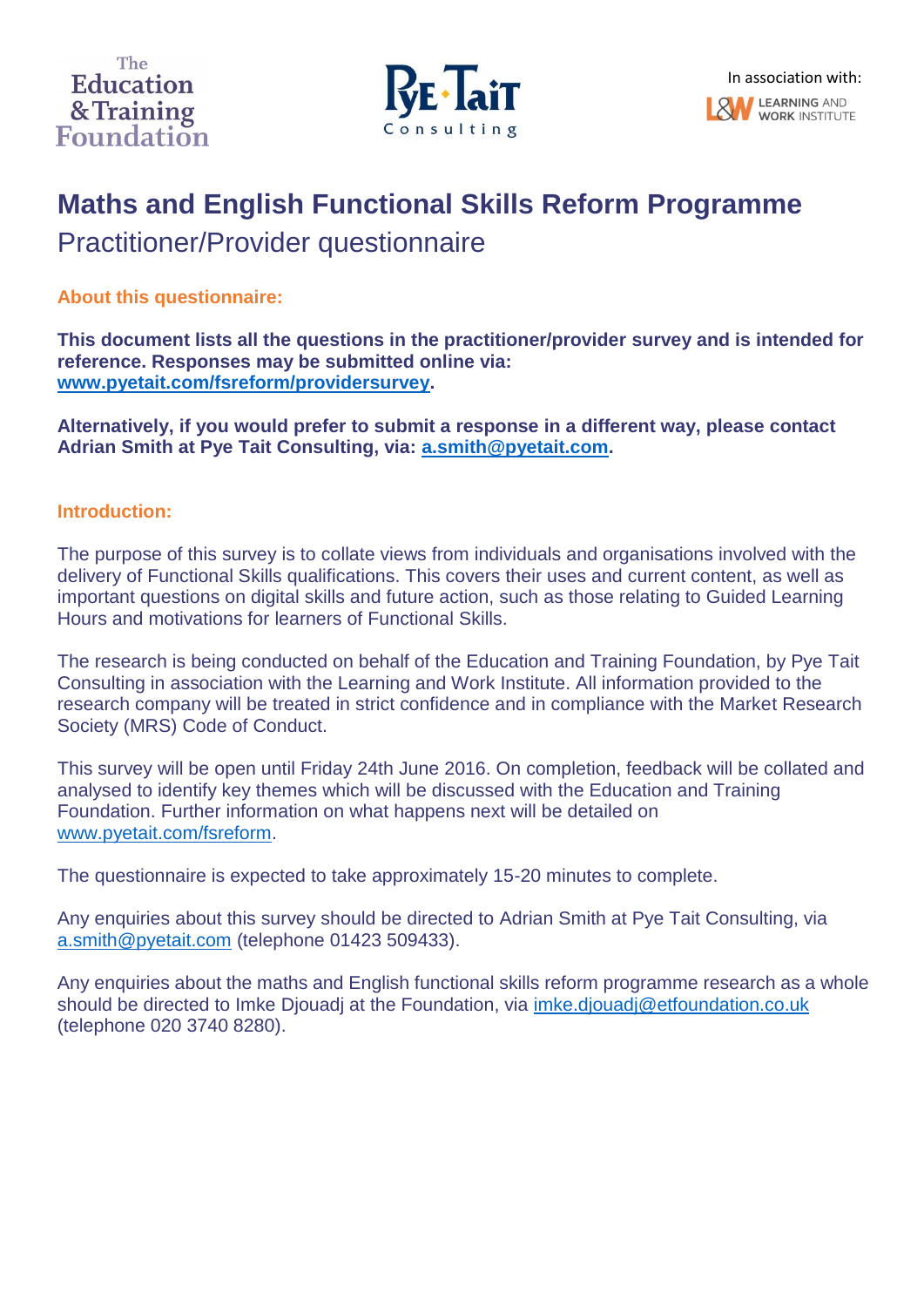# **Part 1: About you**

**Q1 We would be grateful if you could provide your contact details in case we have any queries or need to contact you directly. (As stated previously, your views will be treated confidentially and reported anonymously by Pye Tait Consulting who work to and abide by the Market Research Society Code of Conduct).** 

| Your organisation name:                                        |  |
|----------------------------------------------------------------|--|
| Your name:                                                     |  |
| Your job title:                                                |  |
| Your contact email and telephone<br>number in case of queries: |  |

#### **Q2 Are you responding (tick one):**

- $\Box$  On behalf of the organisation listed above<br> $\Box$  Individually (your own views)
- Individually (your own views)

### **Q3 Please indicate the type of organisation where you work (please tick one):**

\_\_\_\_\_\_\_\_\_\_\_\_\_\_\_\_\_\_\_\_\_\_\_\_\_\_\_\_\_\_\_\_\_\_\_\_\_\_\_\_\_\_\_\_\_\_\_\_\_\_\_\_\_\_\_\_\_\_\_\_\_\_\_\_\_\_\_\_\_\_\_\_\_\_\_\_\_\_\_\_\_\_

- Academy/school
- $\Box$  Adult and community learning organisation<br> $\Box$  Eurther education college
- $\Box$  Further education college<br> $\Box$  Sixth form college
- Sixth form college
- $\Box$  Higher education institution
- $\Box$  Offender learning organisation<br> $\Box$  Private training provider
- Private training provider
- $\Box$  Employer/work-based learning<br> $\Box$  Independent practitioner
- Independent practitioner
- **Q** Other
- If Other please specify: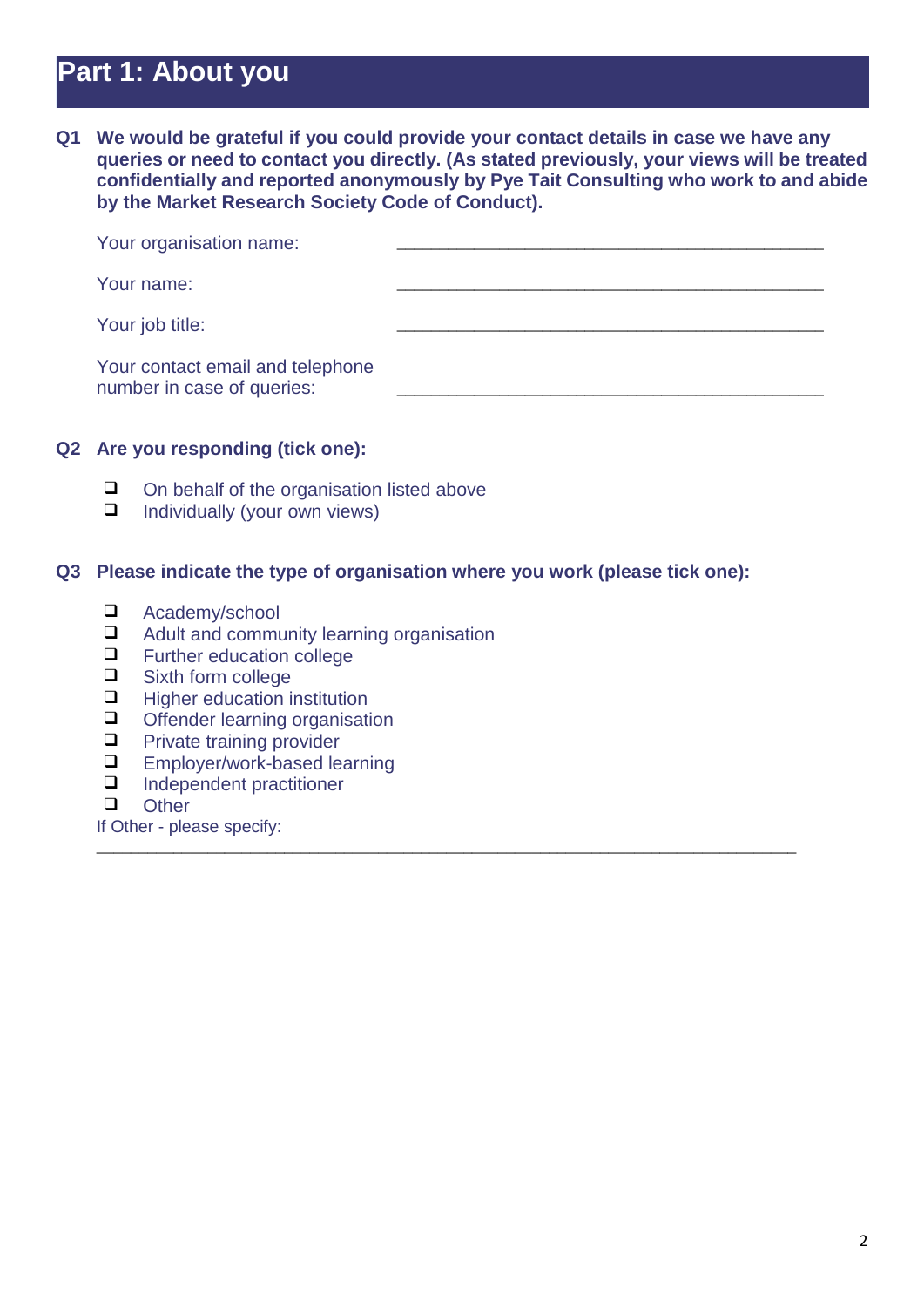# **Q4 The main focus of your role (please tick one):**

- $\Box$  Curriculum planning/lead<br> $\Box$  Education consultant
- $\Box$  Education consultant
- $\Box$  Employer engagement
- ESOL tutor
- $\Box$  Functional Skills teacher/tutor (maths or English)<br> $\Box$  Principal or Chief Executive
- $\Box$  Principal or Chief Executive<br> $\Box$  SEN or LLDD teacher or tute
- $\Box$  SEN or LLDD teacher or tutor<br> $\Box$  Subject leader/Head of Depar
- $\Box$  Subject leader/ Head of Department<br> $\Box$  Subject tutor (other than maths or Fr
- $\Box$  Subject tutor (other than maths or English)<br> $\Box$  Teaching assistant
- $\Box$  Teaching assistant<br> $\Box$  Training/Education
- Training/Education Policy Lead
- **Q** Union representative
- □ Vice Principal or Senior Manager<br>□ Other
- **Other**

If Other - please specify:

## **Q5 Please tick the region where you primarily work:**

- □ South West
- □ South East
- $\Box$  London<br> $\Box$  Eastern
- $\Box$  Eastern England<br> $\Box$  Fast Midlands
- East Midlands
- $\Box$  West Midlands<br> $\Box$  Yorkshire & Hu
- $\Box$  Yorkshire & Humberside<br> $\Box$  North East
- □ North East<br>□ North West
- North West
- $\Box$  UK wide
- **England**
- □ Wales
- **Scotland**

### **Q6 Regardless of your current job role - have you, personally, taught Functional Skills qualifications? (Please tick one or both, or leave blank if not)**

\_\_\_\_\_\_\_\_\_\_\_\_\_\_\_\_\_\_\_\_\_\_\_\_\_\_\_\_\_\_\_\_\_\_\_\_\_\_\_\_\_\_\_\_\_\_\_\_\_\_\_\_\_\_\_\_\_\_\_\_\_\_\_\_\_\_\_\_\_\_\_\_\_\_\_\_\_\_\_\_\_\_

- $\Box$  Maths<br> $\Box$  English
- English

#### **Q7 Only applies if question 6 is answered: How many years (approximately) have you taught Functional Skills?**

|         | Less than 1 | 1 to $3$ | $4 + \gamma$ ears |
|---------|-------------|----------|-------------------|
|         | vear        | vears    |                   |
| Maths   |             |          |                   |
| English |             | . .      |                   |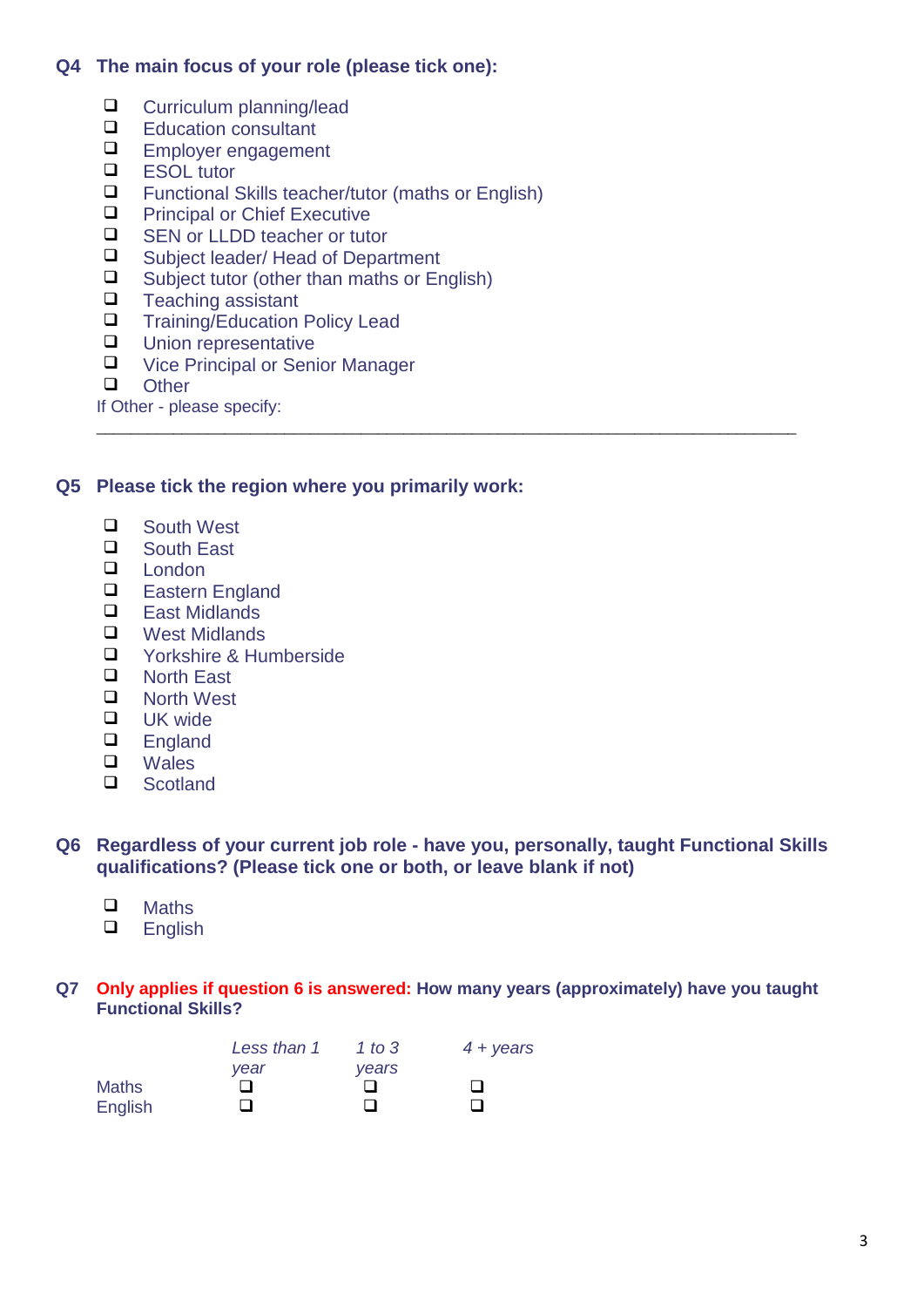## **Q8 Only applies if question 6 is answered: What level of Functional Skills have you taught? (Tick all that apply)**

| <b>Maths</b> |  | Entry level 1 Entry level 2 Entry level 3 Level 1 |     | Level 2 |
|--------------|--|---------------------------------------------------|-----|---------|
| English      |  |                                                   | . . |         |

## **Q9 Would you describe yourself as a specialist in maths (numeracy) or English (literacy) or are you a vocational teacher/tutor? (Please tick one)**

- $\Box$  Specialist teacher/tutor in maths/English<br> $\Box$  Vocational teacher/tutor
- Vocational teacher/tutor

## **Q10 If you/your organisation operate within a particular sector or context, please tick one option below that is most relevant to your work, otherwise please leave blank:**

\_\_\_\_\_\_\_\_\_\_\_\_\_\_\_\_\_\_\_\_\_\_\_\_\_\_\_\_\_\_\_\_\_\_\_\_\_\_\_\_\_\_\_\_\_\_\_\_\_\_\_\_\_\_\_\_\_\_\_\_\_\_\_\_\_\_\_\_\_\_\_\_\_\_\_\_\_\_\_\_\_\_

- □ Agriculture/Landscape
- Q Construction<br>Q Digital and cr
- $\Box$  Digital and creative<br> $\Box$  Fnergy
- $\Box$  Energy<br> $\Box$  Eood, h
- $\Box$  Food, hospitality or tourism<br> $\Box$  Health and social care
- Health and social care
- $\Box$  Information and communication<br> $\Box$  Manufacturing
- $\Box$  Manufacturing<br> $\Box$  Professional are
- $\Box$  Professional and business services<br> $\Box$  Public administration or defence
- $\Box$  Public administration or defence<br> $\Box$  Retail
- Retail
- □ Science/Technical<br>□ Transport
- $\Box$  Transport<br> $\Box$  Voluntary
- $\Box$  Voluntary<br> $\Box$  Mix of the
- Mix of the above sectors
- **Q** Other
- If Other please specify: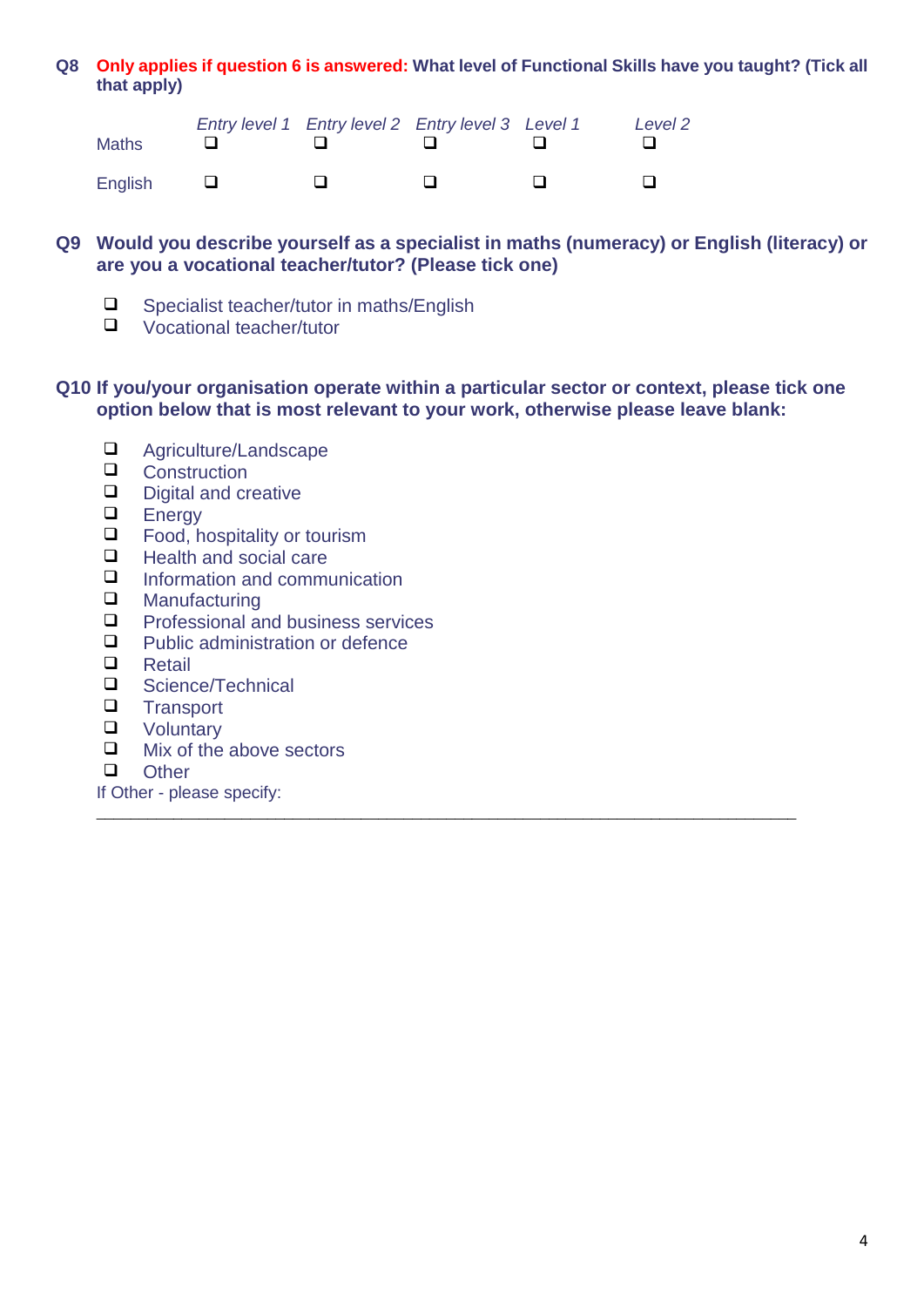# **Part 2: Use of Functional Skills qualifications**

# **Q11 To what extent do you agree that each of the following are relevant uses for the Level 1 and Level 2 Functional Skills qualifications?**

| Please rate from 1 'not relevant at all' to 10 'highly relevant': |  |  |  |  |  |  |  |  |
|-------------------------------------------------------------------|--|--|--|--|--|--|--|--|
|-------------------------------------------------------------------|--|--|--|--|--|--|--|--|

| Alternative qualification to ESOL qualifications                |  |
|-----------------------------------------------------------------|--|
| An alternative to GCSE for vocational/adult<br>learners         |  |
| Applying maths and/or English knowledge and<br>skills to life   |  |
| Applying maths and/or English knowledge and<br>skills to work   |  |
| As a component part of an Apprenticeship/Study ___<br>programme |  |
| As a standalone qualification                                   |  |
| Improve a learner's maths and/or English<br>knowledge           |  |
| Improve a learner's maths and/or English skills                 |  |
| Stepping-stone qualification to GCSE                            |  |
| Supplementary qualification to be taken after<br><b>GCSE</b>    |  |
| To help with a learner's employability                          |  |

### **Q12 Are there any other uses of Level 1 and Level 2 Functional Skills qualifications not included in the above list? If so please state them here:**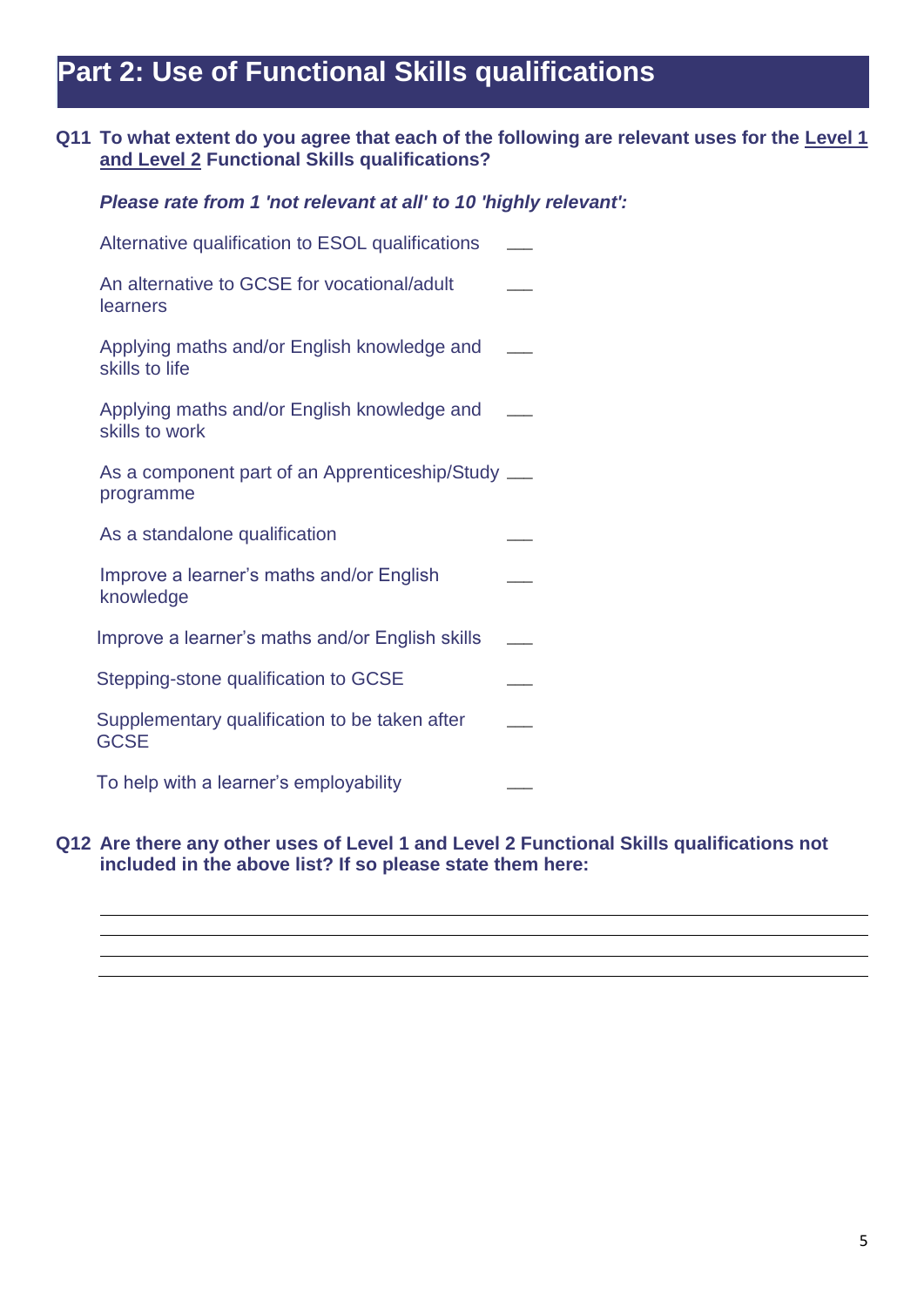## **Q13 To what extent do you agree that each of the following are relevant uses for Entry level Functional Skills qualifications?**

# *Please rate from 1 'not relevant at all' to 10 'highly relevant':*

| Alternative qualification to ESOL qualifications              |  |
|---------------------------------------------------------------|--|
| Applying maths and/or English knowledge and<br>skills to life |  |
| Applying maths and/or English knowledge and<br>skills to work |  |
| As a standalone qualification                                 |  |
| Improving a learner's maths and/or English<br>knowledge       |  |
| Improving a learner's maths and/or English skills ___         |  |
| To help with a learner's employability                        |  |

## **Q14 Are there any other uses of Entry level Functional Skills qualifications not included in the above list? If so please state them here:**

\_\_\_\_\_\_\_\_\_\_\_\_\_\_\_\_\_\_\_\_\_\_\_\_\_\_\_\_\_\_\_\_\_\_\_\_\_\_\_\_\_\_\_\_\_\_\_\_\_\_\_\_\_\_\_\_\_\_\_\_\_\_\_\_\_\_\_\_\_\_\_\_\_\_

\_\_\_\_\_\_\_\_\_\_\_\_\_\_\_\_\_\_\_\_\_\_\_\_\_\_\_\_\_\_\_\_\_\_\_\_\_\_\_\_\_\_\_\_\_\_\_\_\_\_\_\_\_\_\_\_\_\_\_\_\_\_\_\_\_\_\_\_\_\_\_\_\_\_\_\_\_\_\_\_\_\_\_\_\_\_\_\_\_\_

# **Part 3: Qualification size and levels**

**Size:** Currently Functional Skills qualifications are set at 45 guided learning hours (GLH) as this was intended to reflect the application of literacy and numeracy skills (not their acquisition). It is recognised that 'GLH' is notional and centres often use more than the current 45 allocated for each level (being a variable factor contingent on learner type and individual needs). Whilst GLH is not necessarily a metric that employers recognise, and GCSE – a different qualification altogether - is much higher at 120 GLH, does 45 GLH continue to be sufficient?

## **Q15 Which of the following statements do you agree with regarding the GLH for Functional Skills qualifications? (Please tick one)**

- All five qualifications should increase
- $\Box$  All five qualifications should stay the same
- $\Box$  Levels 1 and 2 only should increase (entry levels stay the same)
- $\Box$  Entry levels only should increase (levels 1 and 2 should stay the same)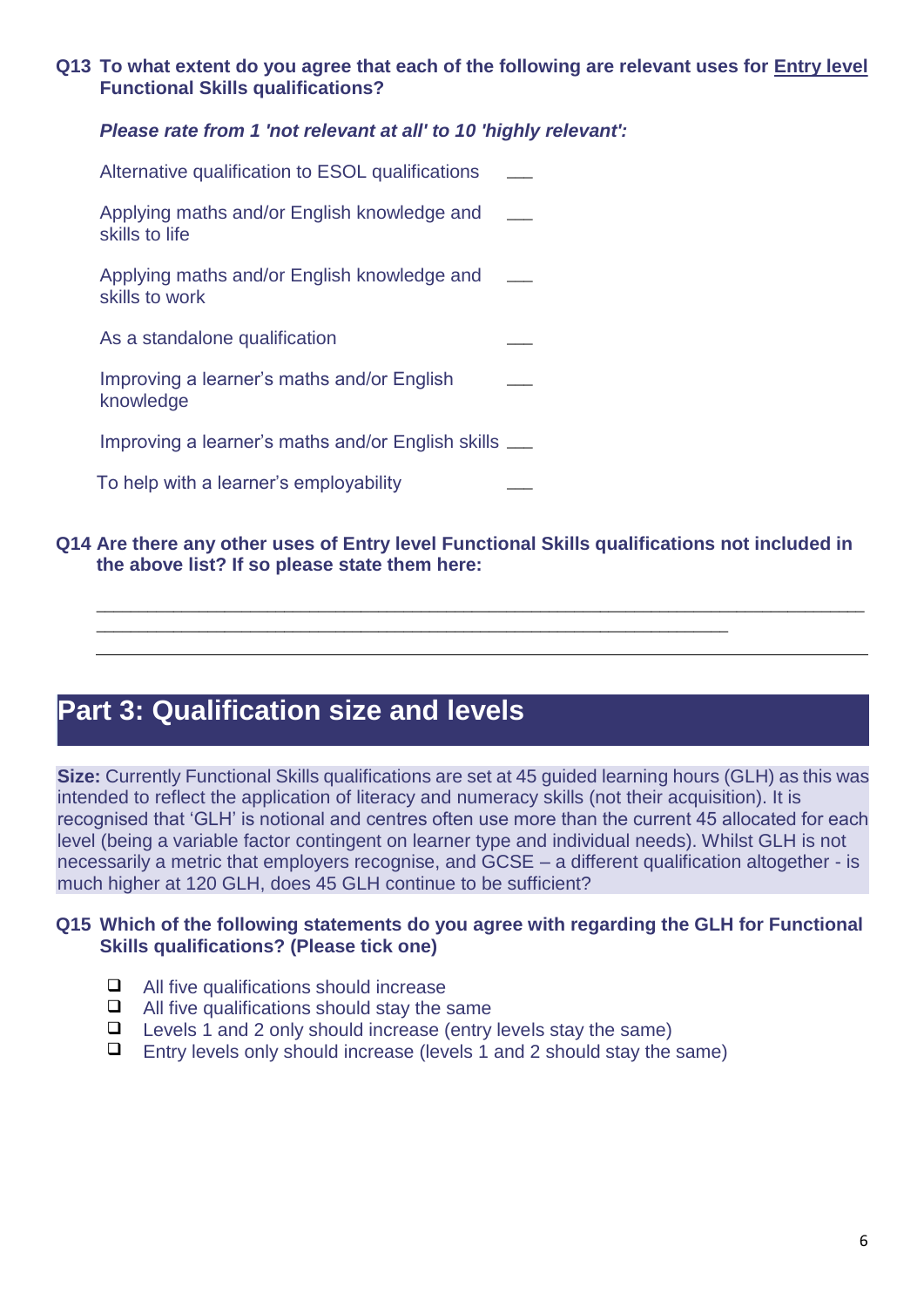**Q16 Please explain your choice and indicate, where relevant, by how much you would increase GLH and at what level?**

Level: The use of the word "level" in two different ways (Entry Level 2, Level 2, etc.) is often confusing. Calling the Entry level qualifications "Levels" invites confusion with Level 1 and 2 and can make Entry Level 3 sound like a higher qualification, with consequences for those less familiar with national qualifications' frameworks. A potential solution would be to re-name the "levels" within the Entry qualifications to reduce this potential confusion and mitigate any de-valuing that it may prompt.

\_\_\_\_\_\_\_\_\_\_\_\_\_\_\_\_\_\_\_\_\_\_\_\_\_\_\_\_\_\_\_\_\_\_\_\_\_\_\_\_\_\_\_\_\_\_\_\_\_\_\_\_\_\_\_\_\_\_\_\_\_\_\_\_\_\_\_\_\_\_\_\_\_\_\_\_\_\_\_\_\_\_\_\_\_\_\_\_\_ \_\_\_\_\_\_\_\_\_\_\_\_\_\_\_\_\_\_\_\_\_\_\_\_\_\_\_\_\_\_\_\_\_\_\_\_\_\_\_\_\_\_\_\_\_\_\_\_\_\_\_\_\_\_\_\_\_\_\_\_\_\_\_\_\_\_\_\_\_\_\_\_\_\_\_\_\_\_\_\_\_\_\_\_\_\_\_\_\_

## **Q17 To what extent do you agree there is scope for renaming the Entry levels?**

- $\Box$  Strongly agree
- Agree
- **D** Disagree
- **Q** Strongly Disagree

The current suite of qualifications from Entry Levels 1 to 3, through to Levels 1 and 2, covers a wide range of skill levels and, arguably, different levels have different uses. Entry levels are often an aid to learners wishing to progress their learning of fundamental maths and English skills, whereas levels 1 and 2 emphasise the application of such skills.

This Reform may be an opportunity to focus on those different uses more explicitly within the content and teaching/delivery. The five qualifications would all remain regulated qualifications.

#### **Q18 To what extent do you agree with such an action?**

- **Q** Strongly agree
- **Q** Agree
- Disagree<br>D Strongly D
- Strongly Disagree

# **Q19 What would you say are the POSITIVE implications of these two suggestions? (If none, please leave blank).**

Renaming of the Entry levels:

Reflecting the different uses of the qualification in content: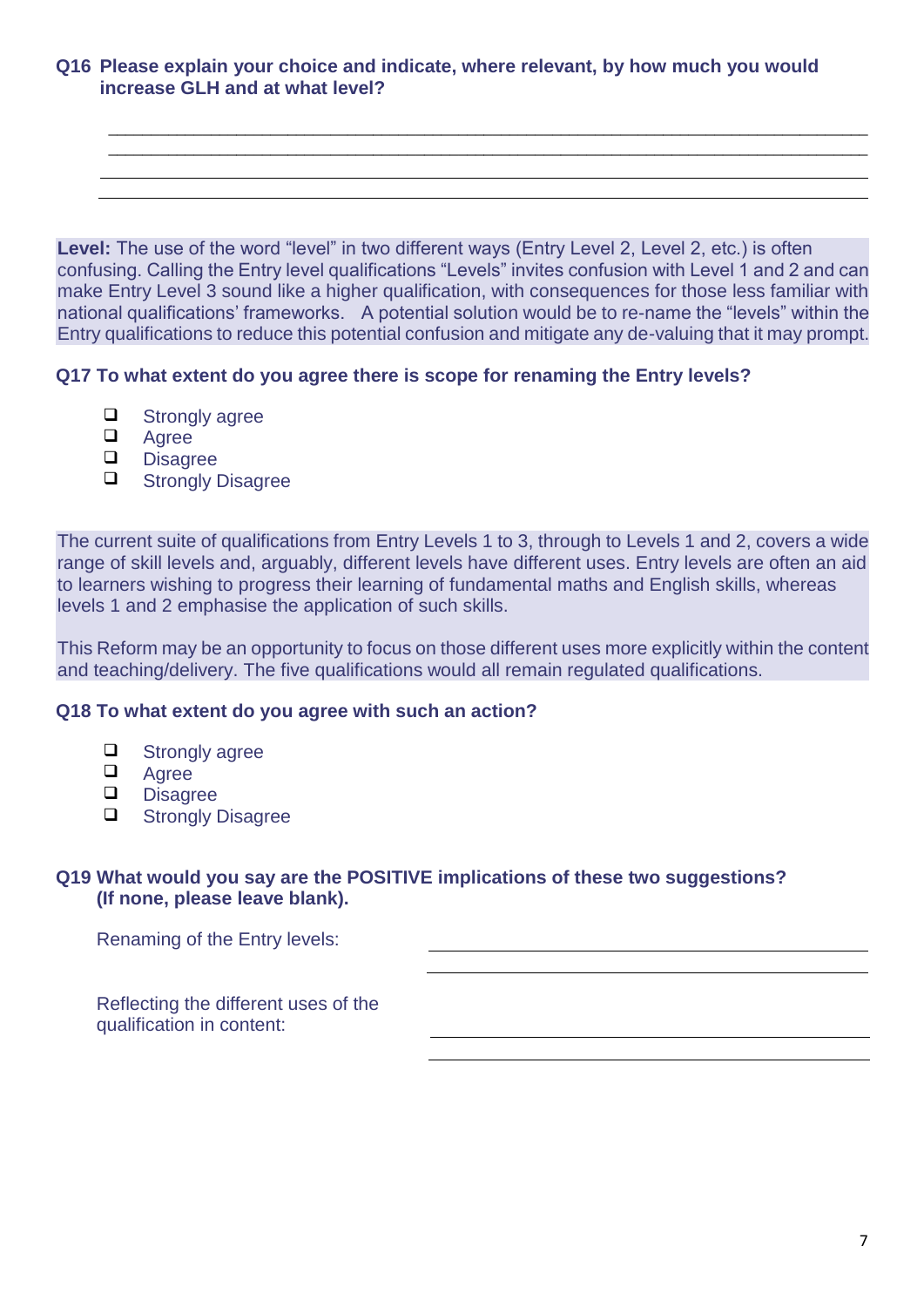**Q20 What would you say are the NEGATIVE implications of these two suggestions? (If none, please leave blank).**

| Renaming of the Entry levels:                                     |  |
|-------------------------------------------------------------------|--|
|                                                                   |  |
| Reflecting the different uses of the<br>qualification in content: |  |

**Digital Skills:** Feedback from employers diverged on the need for and treatment of digital skills within the content of the reformed qualifications. Putting aside the use of digital technology for assessment purposes to what extent do you agree with the statement below with regard to the standards and content?

**Q21 "The digital application of maths and English should be regarded simply as different ways in which fundamental maths and English skills can be applied. Without a sound knowledge and skill-base for maths and English, the effective use of digital technology is impossible. Digital skills, per se, should NOT therefore be included in Functional Maths and Functional English."**

**To what extent do you agree with this statement?**

- $\Box$  Strongly agree
- $\Box$  Agree
- **Disagree**
- **Q** Strongly Disagree

## **Q22 Please explain your choice of answer:**

#### **Q23 Which is your specific area of expertise/interest?**

**Please tick one or both. The questions you should answer next depend on the answer(s) you provide here.**

\_\_\_\_\_\_\_\_\_\_\_\_\_\_\_\_\_\_\_\_\_\_\_\_\_\_\_\_\_\_\_\_\_\_\_\_\_\_\_\_\_\_\_\_\_\_\_\_\_\_\_\_\_\_\_\_\_\_\_\_\_\_\_\_\_\_\_\_\_\_\_\_\_\_\_\_\_\_\_\_\_\_\_\_\_\_\_\_\_ \_\_\_\_\_\_\_\_\_\_\_\_\_\_\_\_\_\_\_\_\_\_\_\_\_\_\_\_\_\_\_\_\_\_\_\_\_\_\_\_\_\_\_\_\_\_\_\_\_\_\_\_\_\_\_\_\_\_\_\_\_\_\_\_\_\_\_\_\_\_\_\_\_\_\_\_\_\_\_\_\_\_\_\_\_\_\_\_\_

- $\Box$  Maths<br> $\Box$  English
- English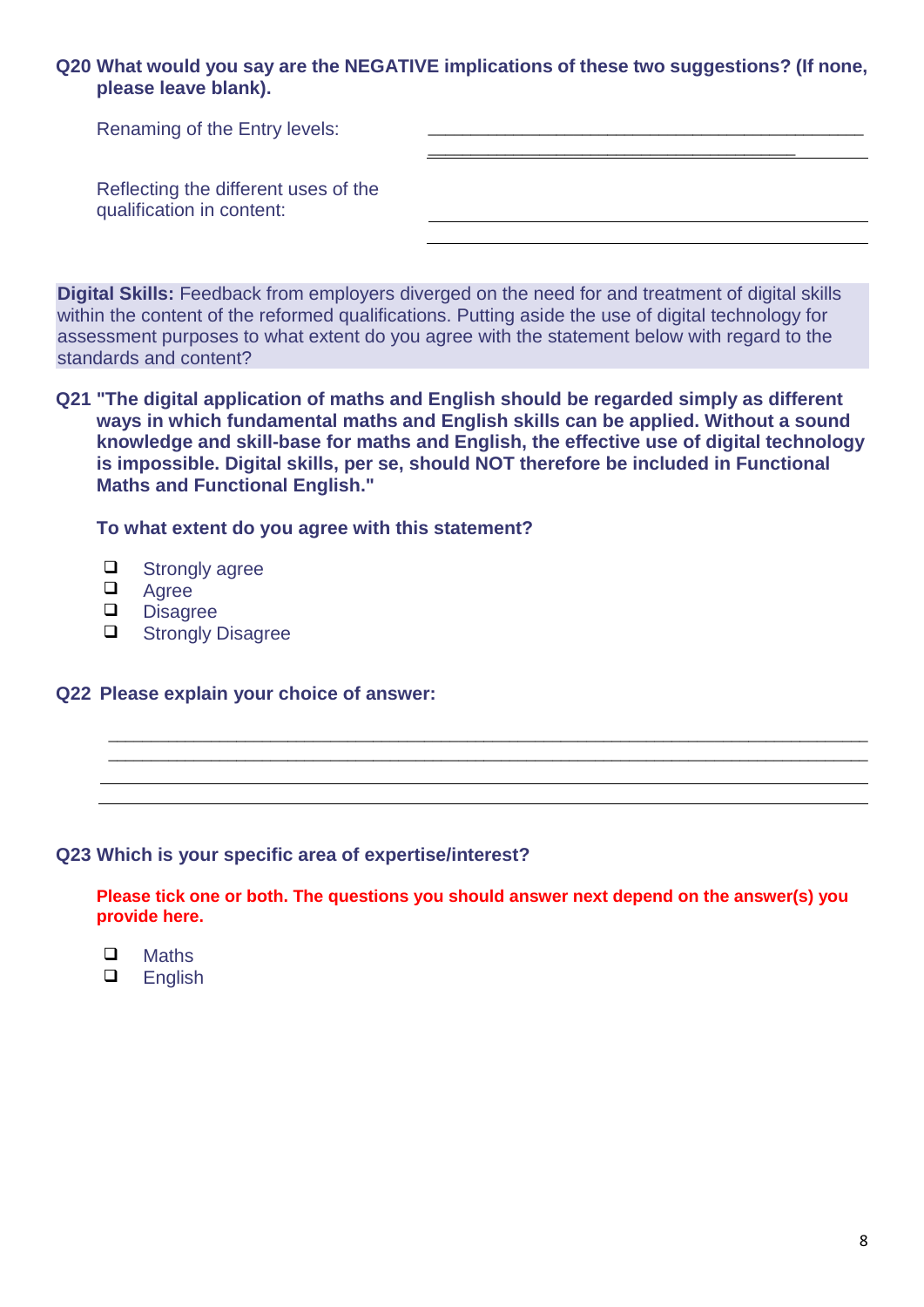This section should be completed if your answer is 'maths' to question 23. Otherwise, please go to part 4b.

In addition to the findings from the 'Making Maths and English work for all' review last year which suggested that the Functional Skills qualifications need to be more robust, a recent employer consultation indicated that new recruits and junior staff need better basic skills in maths for life and work. Examples of commonly mentioned maths skills that could be better developed are:

- Percentages, fractions and ratios;
- Arithmetical calculations (e.g. working out VAT);
- Mental arithmetic (estimation, conversion, space, weight);
- Time (coordination, dates, journeys, deliveries, estimation); and
- Metric systems (full understanding and conversions).

Such skills were largely included within the detailed National Standards for Adult Numeracy, which underpin the Functional Skills qualifications. However, employers suggest these skills listed above do not appear to be well developed in new recruits and junior staff. The reform of Functional Skills qualifications presents an opportunity to improve on this situation.

## **Q24 What do you think could be done? Please rate the following potential actions, from 1 'not useful at all' to 10 'highly useful':**

| Increase guided learning hours (GLH) to allow more<br>time for teaching of Functional Skills maths                                                                         |
|----------------------------------------------------------------------------------------------------------------------------------------------------------------------------|
| Amend the current subject content to ensure inclusion___<br>of all of these maths skills within the Functional Skills<br>maths qualifications                              |
| Ensure greater emphasis is made, through<br>assessment, of these specific skills within the<br><b>Functional Skills maths qualifications</b>                               |
| CPD support to help boost teachers' confidence in the<br>delivery/teaching of Functional Skills Maths                                                                      |
| Ensure users of the qualifications (including<br>employers, teachers and learners) are clear on the<br>content and purpose of the Functional Skills maths<br>qualification |
| A greater focus on work-related assessment scenarios___                                                                                                                    |
| Help for teachers/tutors to embed functional maths ___<br>skills in the wider curriculum                                                                                   |

# **Q25 Please provide further detail in support of your choices of priority for action:**

\_\_\_\_\_\_\_\_\_\_\_\_\_\_\_\_\_\_\_\_\_\_\_\_\_\_\_\_\_\_\_\_\_\_\_\_\_\_\_\_\_\_\_\_\_\_\_\_\_\_\_\_\_\_\_\_\_\_\_\_\_\_\_\_\_\_\_\_\_\_\_\_\_\_

\_\_\_\_\_\_\_\_\_\_\_\_\_\_\_\_\_\_\_\_\_\_\_\_\_\_\_\_\_\_\_\_\_\_\_\_\_\_\_\_\_\_\_\_\_\_\_\_\_\_\_\_\_\_\_\_\_\_\_\_\_\_\_\_\_\_\_\_\_\_\_\_\_\_\_\_\_\_\_\_\_\_\_\_\_\_\_\_\_\_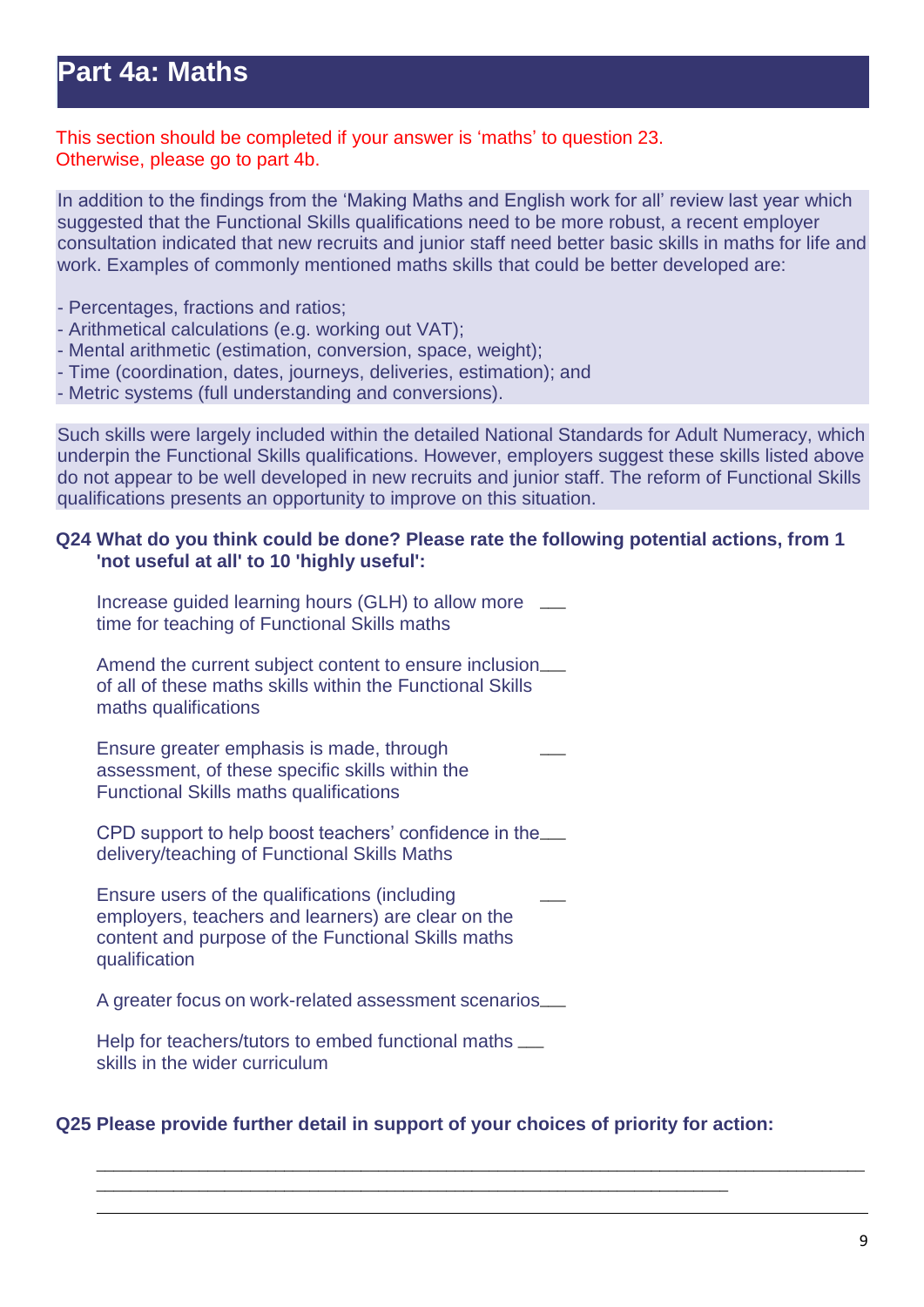The 'coverage and range' - in the current Subject Criteria for Maths (at level 2) covers:

-use of numbers -calculations -ratio, proportions, scale -equivalences between fractions, decimals and percentages -simple formulae and equations involving one or two step operations -recognise and use 2D representations of 3D objects -find area, perimeter and volume of common shapes -use, convert and calculate using metric, and where appropriate, imperial measures -collect and represent discrete and continuous data, using ICT where appropriate -use and interpret statistical measures, tables and diagrams for discrete and continuous data, using ICT where appropriate -use statistical methods to investigate situations -use probability to assess the likelihood of an outcome

## **Q26 To what extent do you believe the coverage and range of the subject criteria/content of Functional Skills level 2 maths could be improved?**

\_\_\_\_\_\_\_\_\_\_\_\_\_\_\_\_\_\_\_\_\_\_\_\_\_\_\_\_\_\_\_\_\_\_\_\_\_\_\_\_\_\_\_\_\_\_\_\_\_\_\_\_\_\_\_\_\_\_\_\_\_\_\_\_\_\_\_\_\_\_\_\_\_\_\_\_\_\_\_\_\_\_\_\_\_\_\_\_\_\_ \_\_\_\_\_\_\_\_\_\_\_\_\_\_\_\_\_\_\_\_\_\_\_\_\_\_\_\_\_\_\_\_\_\_\_\_\_\_\_\_\_\_\_\_\_\_\_\_\_\_\_\_\_\_\_\_\_\_\_\_\_\_\_\_\_\_\_\_\_\_\_\_\_\_\_\_\_\_\_\_\_\_\_\_\_\_\_\_\_\_

**Q27 Do you have any further comment on how you think the CONTENT of Functional Skills in maths could be improved at any level? Please provide as much detail as possible including level/ content/rationale, as appropriate.**

\_\_\_\_\_\_\_\_\_\_\_\_\_\_\_\_\_\_\_\_\_\_\_\_\_\_\_\_\_\_\_\_\_\_\_\_\_\_\_\_\_\_\_\_\_\_\_\_\_\_\_\_\_\_\_\_\_\_\_\_\_\_\_\_\_\_\_\_\_\_\_\_\_\_\_\_\_\_\_\_\_\_\_\_\_\_\_\_\_\_ \_\_\_\_\_\_\_\_\_\_\_\_\_\_\_\_\_\_\_\_\_\_\_\_\_\_\_\_\_\_\_\_\_\_\_\_\_\_\_\_\_\_\_\_\_\_\_\_\_\_\_\_\_\_\_\_\_\_\_\_\_\_\_\_\_\_\_\_\_\_\_\_\_\_\_\_\_\_\_\_\_\_\_\_\_\_\_\_\_\_

\_\_\_\_\_\_\_\_\_\_\_\_\_\_\_\_\_\_\_\_\_\_\_\_\_\_\_\_\_\_\_\_\_\_\_\_\_\_\_\_\_\_\_\_\_\_\_\_\_\_\_\_\_\_\_\_\_\_\_\_\_\_\_\_\_\_

\_\_\_\_\_\_\_\_\_\_\_\_\_\_\_\_\_\_\_\_\_\_\_\_\_\_\_\_\_\_\_\_\_\_\_\_\_\_\_\_\_\_\_\_\_\_\_\_\_\_\_\_\_\_\_\_\_\_\_\_\_\_\_\_\_\_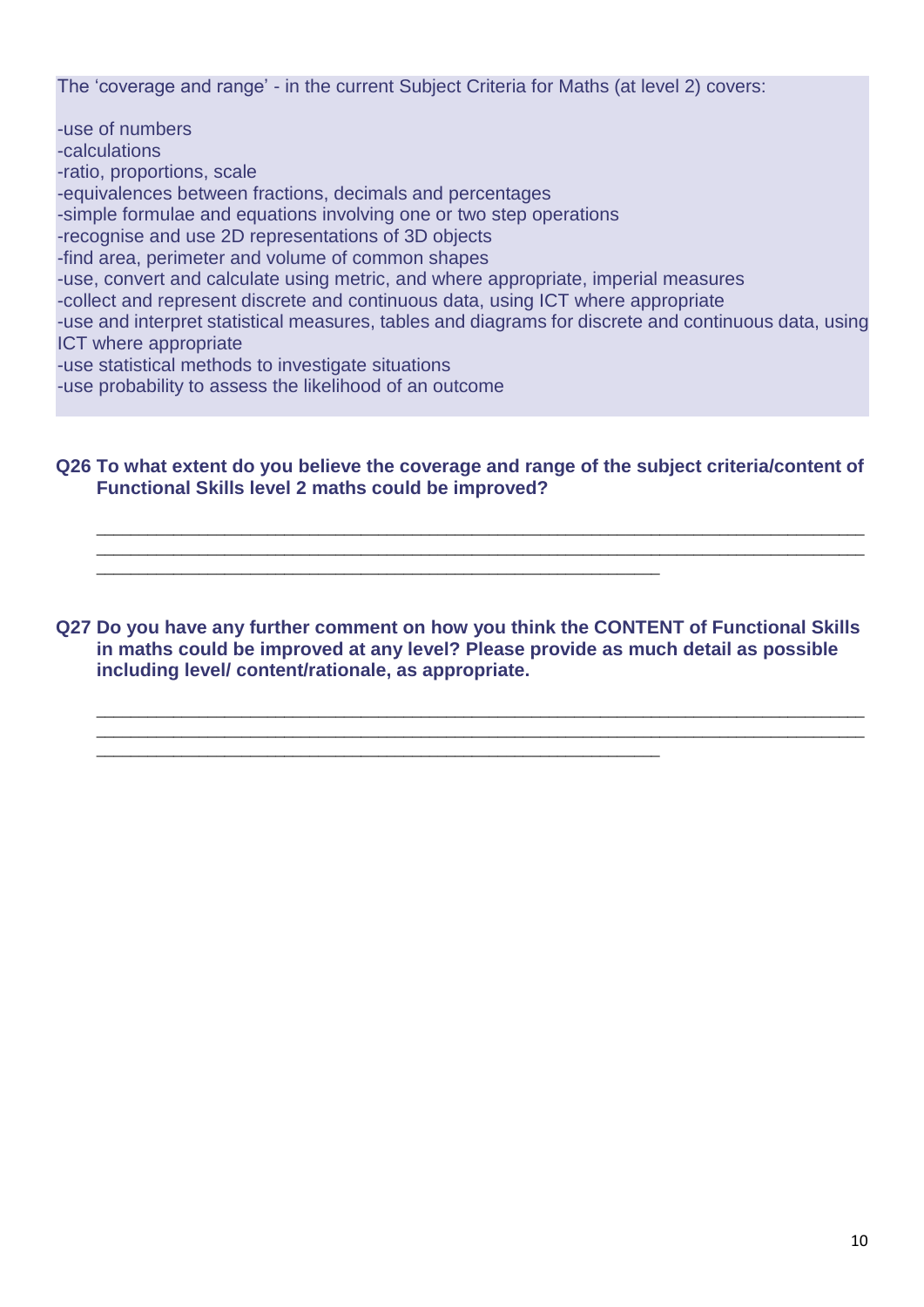# **Part 4b: English**

This section should be completed if your answer is 'English' to Question 23. Otherwise, please go to part 5.

In addition to the findings from the 'Making Maths and English work for all' review last year which suggested that the Functional Skills qualifications need to be more robust, the recent employer consultation indicated that new recruits and junior staff need better basic skills in English for life and work. Examples of commonly mentioned English skills that could be better developed, are:

- communicating confidently and clearly (written and oral);

- grammar;
- writing;
- spelling;
- punctuation;
- summarising ;
- business vocabulary;
- hand-writing skills;
- telephone skills.

Such skills were largely included within the detailed National Standards for Adult Literacy, which underpin the Functional Skills qualifications. However these skills listed above do not appear to be as well developed as expected in new recruits and junior staff. The reform of Functional Skills qualifications presents an opportunity to improve on this situation.

### **Q28 What do you think could be done? Please rate the following potential actions, from 1 'not at all useful' to 10 'highly useful':**

Increase guided learning hours (GLH) to allow more time\_ for teaching of Functional Skills English

Amend the current subject content to ensure inclusion of all of these English skills within the Functional Skills English qualifications

Ensure greater emphasis is made, through assessment, \_\_\_ of these specific skills within the Functional Skills English qualifications

CPD support to help boost teachers' confidence in the delivery/teaching of Functional Skills English  $\overline{\phantom{a}}$ 

Ensure users of the qualifications (including employers, \_\_\_ teachers and learners) are clear on the content and purpose of the Functional Skills English qualification

A greater focus on work-related assessment scenarios \_

Help for teachers/tutors to embed functional English skills in the wider curriculum  $\overline{\phantom{a}}$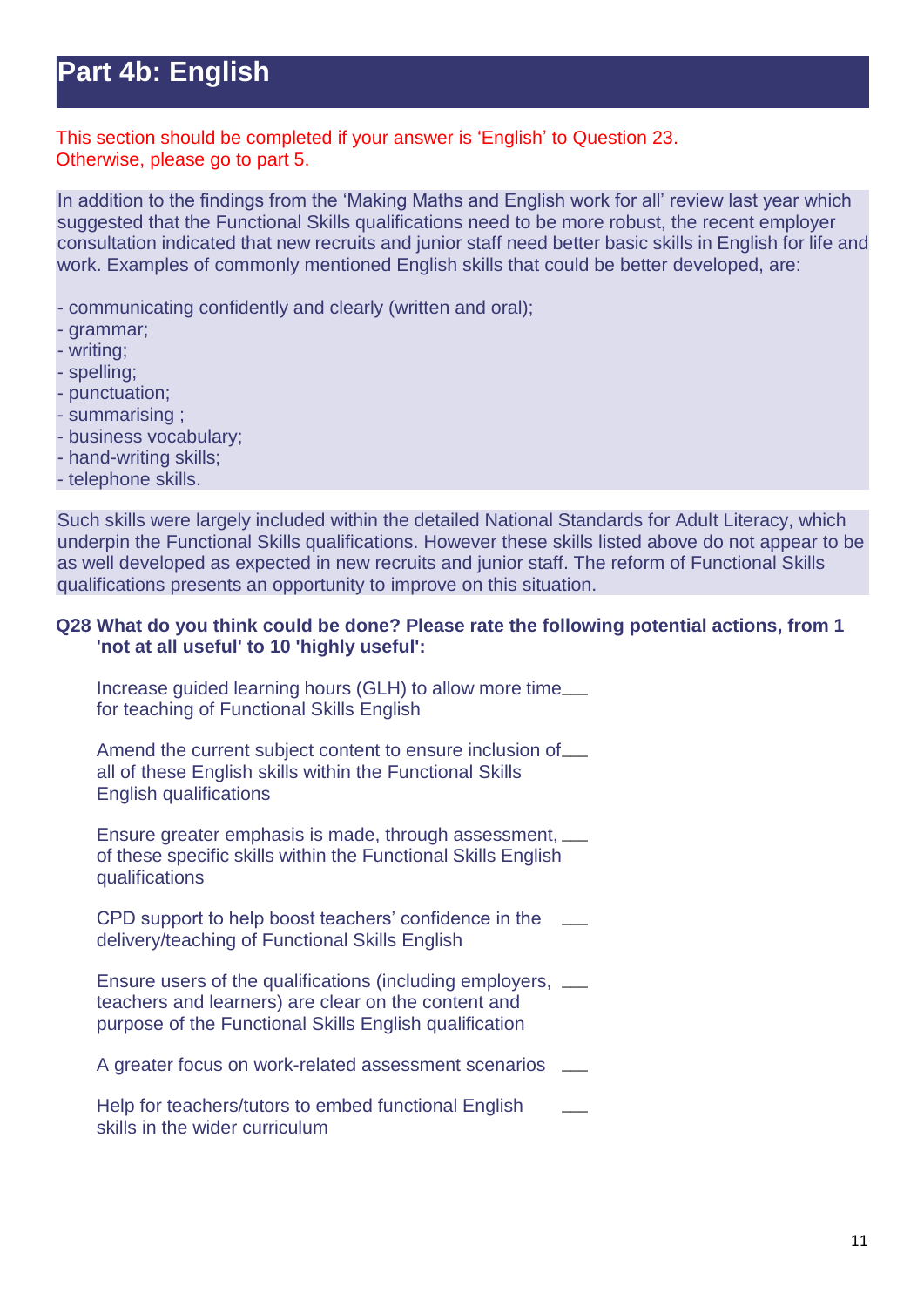# **Q29 Please provide further detail in support of your choices of priority for action?**

\_\_\_\_\_\_\_\_\_\_\_\_\_\_\_\_\_\_\_\_\_\_\_\_\_\_\_\_\_\_\_\_\_\_\_\_\_\_\_\_\_\_\_\_\_\_\_\_\_\_\_\_\_\_\_\_\_\_\_\_\_\_\_\_\_\_\_\_\_\_\_\_\_\_

The 'coverage and range' for English (at level 2) includes the following:

### **Speaking and Listening:**

- Consider complex information and give a relevant, cogent response in appropriate language;

\_\_\_\_\_\_\_\_\_\_\_\_\_\_\_\_\_\_\_\_\_\_\_\_\_\_\_\_\_\_\_\_\_\_\_\_\_\_\_\_\_\_\_\_\_\_\_\_\_\_\_\_\_\_\_\_\_\_\_\_\_\_\_\_\_\_\_\_\_\_\_\_\_\_\_\_\_\_\_\_\_\_\_\_\_\_\_\_\_\_

- Present information and ideas clearly and persuasively to others;
- Adapt contributions to suit audience, purpose and situation;

- Make significant contributions to discussions, taking a range of roles and helping to move discussion forward.

### **Reading:**

- Select and use different types of texts to obtain and utilise relevant information;

- Read and summarise, succinctly, information/ideas from different sources;
- Identify the purpose of text and comment on how meaning is conveyed;
- Detect point of view, implicit meaning and/or bias;

- Analyse texts in relation to audience needs and consider suitable responses In three or more texts.

## **Writing:**

- Present information/ideas concisely, logically and persuasively;
- Present information on complex subjects clearly and concisely;
- Use a range of writing styles for different purposes;

- Use a range of sentence structures, including complex sentences, and paragraphs to organise written communication effectively;

- Punctuate written text using commas, apostrophes and inverted commas accurately;

\_\_\_\_\_\_\_\_\_\_\_\_\_\_\_\_\_\_\_\_\_\_\_\_\_\_\_\_\_\_\_\_\_\_\_\_\_\_\_\_\_\_\_\_\_\_\_\_\_\_\_\_\_\_\_\_\_\_\_\_\_\_\_\_\_\_\_\_\_\_\_\_\_\_

- Ensure written work is fit for purpose and audience, with accurate spelling and grammar that support clear meaning in a range of text types.

### **Q30 Do you have further comment on how you think the coverage and range in the current subject criteria for Functional Skills in English could be improved? Please provide as much detail as possible including level/content/rationale, as appropriate.**

\_\_\_\_\_\_\_\_\_\_\_\_\_\_\_\_\_\_\_\_\_\_\_\_\_\_\_\_\_\_\_\_\_\_\_\_\_\_\_\_\_\_\_\_\_\_\_\_\_\_\_\_\_\_\_\_\_\_\_\_\_\_\_\_\_\_\_\_\_\_\_\_\_\_\_\_\_\_\_\_\_\_\_\_\_\_\_\_\_\_

### **Q31 Employers say effective oral communication skills is a top priority. How and in which way do you think these skills are best assessed within the Functional Skills English qualification? Please tick one only:**

- $\Box$  As an integral part of the assessment for all levels
- $\Box$  As an integral part of the assessment for some of the five levels
- $\Box$  As an optional unit that is tested separately
- $\Box$  None of the above
- **Q** Other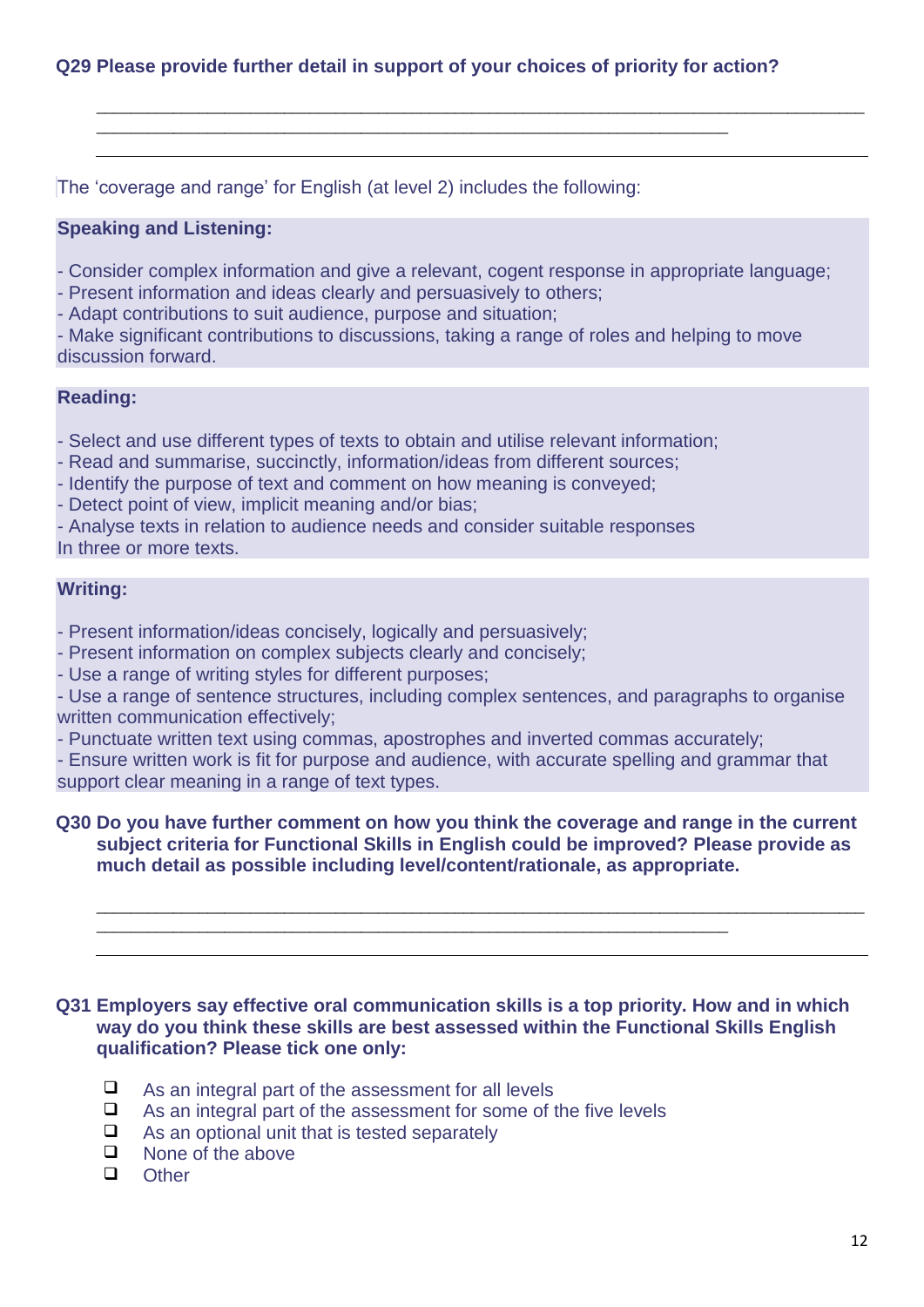**Q32 Thanks. You selected** *'as an integral part of the assessment for some of the five levels'.*

\_\_\_\_\_\_\_\_\_\_\_\_\_\_\_\_\_\_\_\_\_\_\_\_\_\_\_\_\_\_\_\_\_\_\_\_\_\_\_\_\_\_\_\_\_\_\_\_\_\_\_\_\_\_\_\_\_\_\_\_\_\_\_\_\_\_\_\_\_\_\_\_\_\_\_\_\_\_\_\_\_\_\_\_\_\_\_\_\_\_

**Please can you indicate for which levels?**

**Q33 Do you have any further comment on how you think the CONTENT of Functional Skills in English could be improved at any level?** 

\_\_\_\_\_\_\_\_\_\_\_\_\_\_\_\_\_\_\_\_\_\_\_\_\_\_\_\_\_\_\_\_\_\_\_\_\_\_\_\_\_\_\_\_\_\_\_\_\_\_\_\_\_\_\_\_\_\_\_\_\_\_\_\_\_\_\_\_\_\_\_\_\_\_\_\_\_\_\_\_\_\_\_\_\_\_\_\_\_\_

\_\_\_\_\_\_\_\_\_\_\_\_\_\_\_\_\_\_\_\_\_\_\_\_\_\_\_\_\_\_\_\_\_\_\_\_\_\_\_\_\_\_\_\_\_\_\_\_\_\_\_\_\_\_\_\_\_\_\_\_\_\_\_\_\_\_\_\_\_\_\_\_\_\_

\_\_\_\_\_\_\_\_\_\_\_\_\_\_\_\_\_\_\_\_\_\_\_\_\_\_\_\_\_\_\_\_\_\_\_\_\_\_\_\_\_\_\_\_\_\_\_\_\_\_\_\_\_\_\_\_\_\_\_\_\_\_\_\_\_\_\_\_\_\_\_\_\_\_

# **Part 5: Learner motivations**

**Q34 In your experience, which of the following are main motivations for learners undertaking Functional Skills qualifications in maths/English? (Tick all that apply).**

- □ Requirement as part of an Apprenticeship, Study programme, or other education programme
- $\Box$  Requirement as part of the Condition of Funding (supporting progression towards GCSE  $A^*$  - C)
- $\Box$  To gain a qualification to enhance employment opportunities
- $\Box$  To gain a level 2 in maths and English to qualify for higher level study, including level 3 Apprenticeships, Access to Higher Education or A levels
- $\Box$  Functional Skills are a natural progression from previous learning/experience
- $\Box$  Has completed ESOL qualifications and wishes to progress to further learning
- $\Box$  Is an ESOL learner and has been advised to complete Functional Skills instead of ESOL qualifications
- **Q** Other

If Other - please specify: \_\_\_\_\_\_\_\_\_\_\_\_\_\_\_\_\_\_\_\_\_\_\_\_\_\_\_\_\_\_\_\_\_\_\_\_\_\_\_\_\_\_\_\_\_\_\_\_\_\_\_\_\_\_\_\_\_\_\_\_\_\_\_\_\_\_\_\_\_\_\_\_\_\_\_\_\_\_\_\_\_\_

# **Q35 What would you say are the main benefits to learners of obtaining Functional Skills qualifications in maths/English? (Tick all that apply).**

- $\Box$  Better understanding of the subjects(s)
- $\Box$  Development of maths skills<br> $\Box$  Development of English skills
- $\Box$  Development of English skills<br> $\Box$  Improved confidence for life at
- Improved confidence for life and work
- **Improved CV**
- $\Box$  Progression to higher level learning
- **Q** Other

If Other - please specify: \_\_\_\_\_\_\_\_\_\_\_\_\_\_\_\_\_\_\_\_\_\_\_\_\_\_\_\_\_\_\_\_\_\_\_\_\_\_\_\_\_\_\_\_\_\_\_\_\_\_\_\_\_\_\_\_\_\_\_\_\_\_\_\_\_\_\_\_\_\_\_\_\_\_\_\_\_\_\_\_\_\_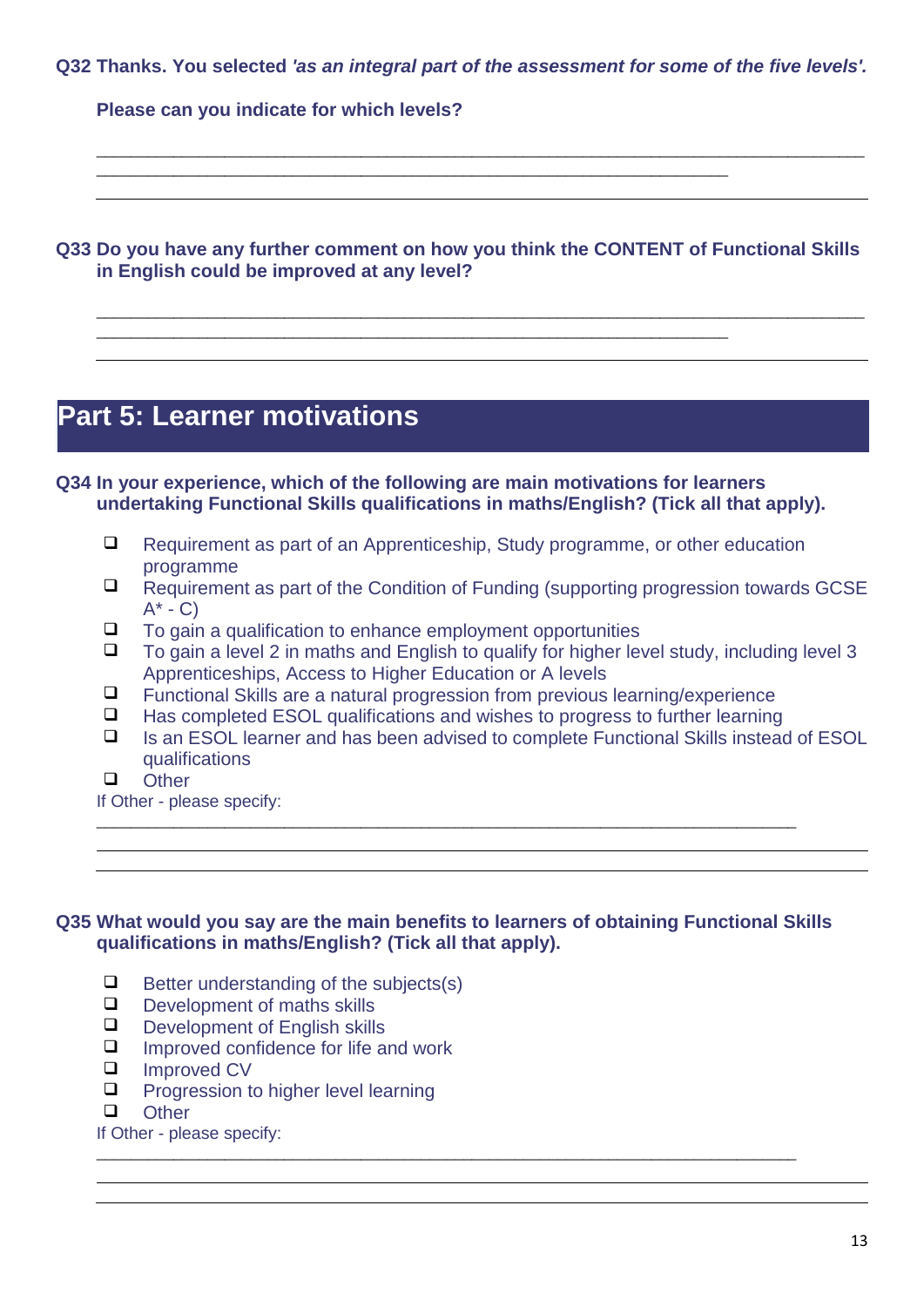**Q36 Are you aware of any disadvantages for learners in pursuit of Functional Skills qualifications? If so please provide further details here:**

\_\_\_\_\_\_\_\_\_\_\_\_\_\_\_\_\_\_\_\_\_\_\_\_\_\_\_\_\_\_\_\_\_\_\_\_\_\_\_\_\_\_\_\_\_\_\_\_\_\_\_\_\_\_\_\_\_\_\_\_\_\_\_\_\_\_\_\_\_\_\_\_\_\_

\_\_\_\_\_\_\_\_\_\_\_\_\_\_\_\_\_\_\_\_\_\_\_\_\_\_\_\_\_\_\_\_\_\_\_\_\_\_\_\_\_\_\_\_\_\_\_\_\_\_\_\_\_\_\_\_\_\_\_\_\_\_\_\_\_\_\_\_\_\_\_\_\_\_\_\_\_\_\_\_\_\_\_\_\_\_\_\_\_\_

# **Part 6: Learner and teacher confidence**

**Q37 On a scale from 1 'not at all' to 10 'very well', how well would you say the current Functional Skills qualifications help to develop learner confidence in these subjects?**

| Maths   |  |
|---------|--|
| English |  |

## **Q38 In what ways, if any, do you think learner confidence could be better developed through Functional Skills qualifications?**

\_\_\_\_\_\_\_\_\_\_\_\_\_\_\_\_\_\_\_\_\_\_\_\_\_\_\_\_\_\_\_\_\_\_\_\_\_\_\_\_\_\_\_\_\_\_\_\_\_\_\_\_\_\_\_\_\_\_\_\_\_\_\_\_\_\_\_\_\_\_\_\_\_\_

\_\_\_\_\_\_\_\_\_\_\_\_\_\_\_\_\_\_\_\_\_\_\_\_\_\_\_\_\_\_\_\_\_\_\_\_\_\_\_\_\_\_\_\_\_\_\_\_\_\_\_\_\_\_\_\_\_\_\_\_\_\_\_\_\_\_\_\_\_\_\_\_\_\_\_\_\_\_\_\_\_\_\_\_\_\_\_\_\_\_

Only complete questions 39 to 41 if your answer is 'maths' to question 23. Otherwise, please go to question 42.

**MATHS:** For the levels and subjects you teach, and using a scale from 1 'not at all competent' to 10 'very competent', how would you rate your own competence in (or that of the teachers for whom you are responsible) delivering Functional Skills maths?

## **Q39 Maths - Entry Levels 1 to 3**

Subject knowledge Understanding how to apply the (current) Functional \_\_\_

Skills Criteria alongside subject knowledge?  $\overline{\phantom{a}}$ 

Contextualising Functional Skills to vocational learning, life or the workplace?

#### **Q40 Maths - Level 1**

| Subject knowledge                                                                                     |  |
|-------------------------------------------------------------------------------------------------------|--|
| Understanding how to apply the (current) Functional __<br>Skills Criteria alongside subject knowledge |  |
| <b>Contextualising Functional Skills to vocational</b>                                                |  |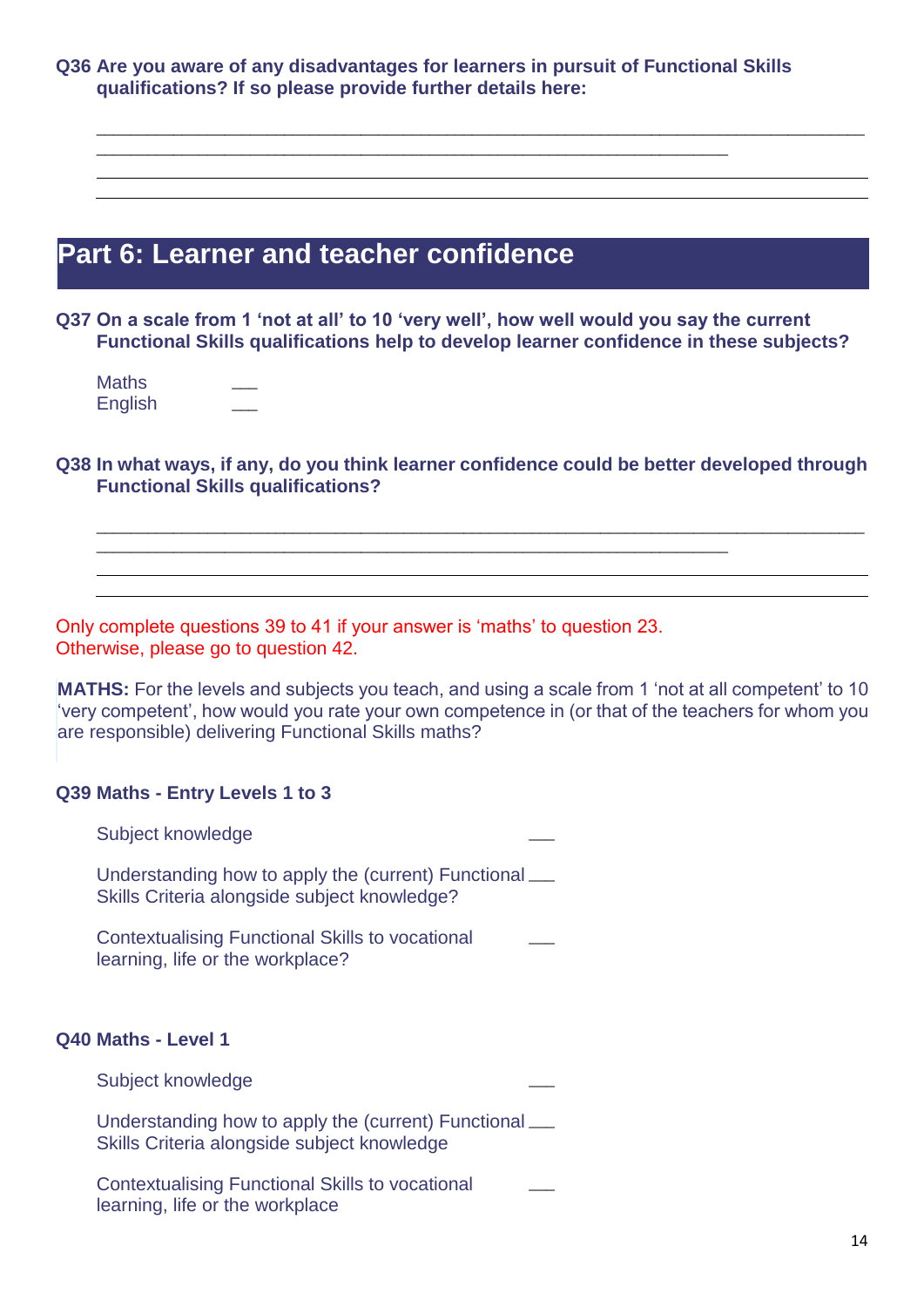## **Q41 Maths - Level 2**

Subject knowledge

Understanding how to apply the (current) Functional \_\_\_ Skills Criteria alongside subject knowledge

Contextualising Functional Skills to vocational learning, life or the workplace  $\overline{\phantom{a}}$ 

Only complete questions 42 to 44 if your answer is 'English' to question 23. Otherwise, please go to question 45.

**ENGLISH** For the levels and subjects you teach, and using a scale from 1 'not at all competent' to 10 'very competent', how would you rate your own competence in (or that of the teachers for whom you are responsible) delivering Functional Skills English?

#### **Q42 English - Entry Levels 1 to 3**

| Subject knowledge                                                                                       |  |
|---------------------------------------------------------------------------------------------------------|--|
| Understanding how to apply the (current) Functional ___<br>Skills Criteria alongside subject knowledge? |  |
| <b>Contextualising Functional Skills to vocational</b><br>learning, life or the workplace?              |  |
| Q43 English - Level 1                                                                                   |  |
| Subject knowledge                                                                                       |  |
| Understanding how to apply the (current) Functional __<br>Skills Criteria alongside subject knowledge   |  |
| <b>Contextualising Functional Skills to vocational</b><br>learning, life or the workplace               |  |
| Q44 English - Level 2                                                                                   |  |
| Subject knowledge                                                                                       |  |
| Understanding how to apply the (current) Functional ___<br>Skills Criteria alongside subject knowledge  |  |
| <b>Contextualising Functional Skills to vocational</b><br>learning, life or the workplace               |  |